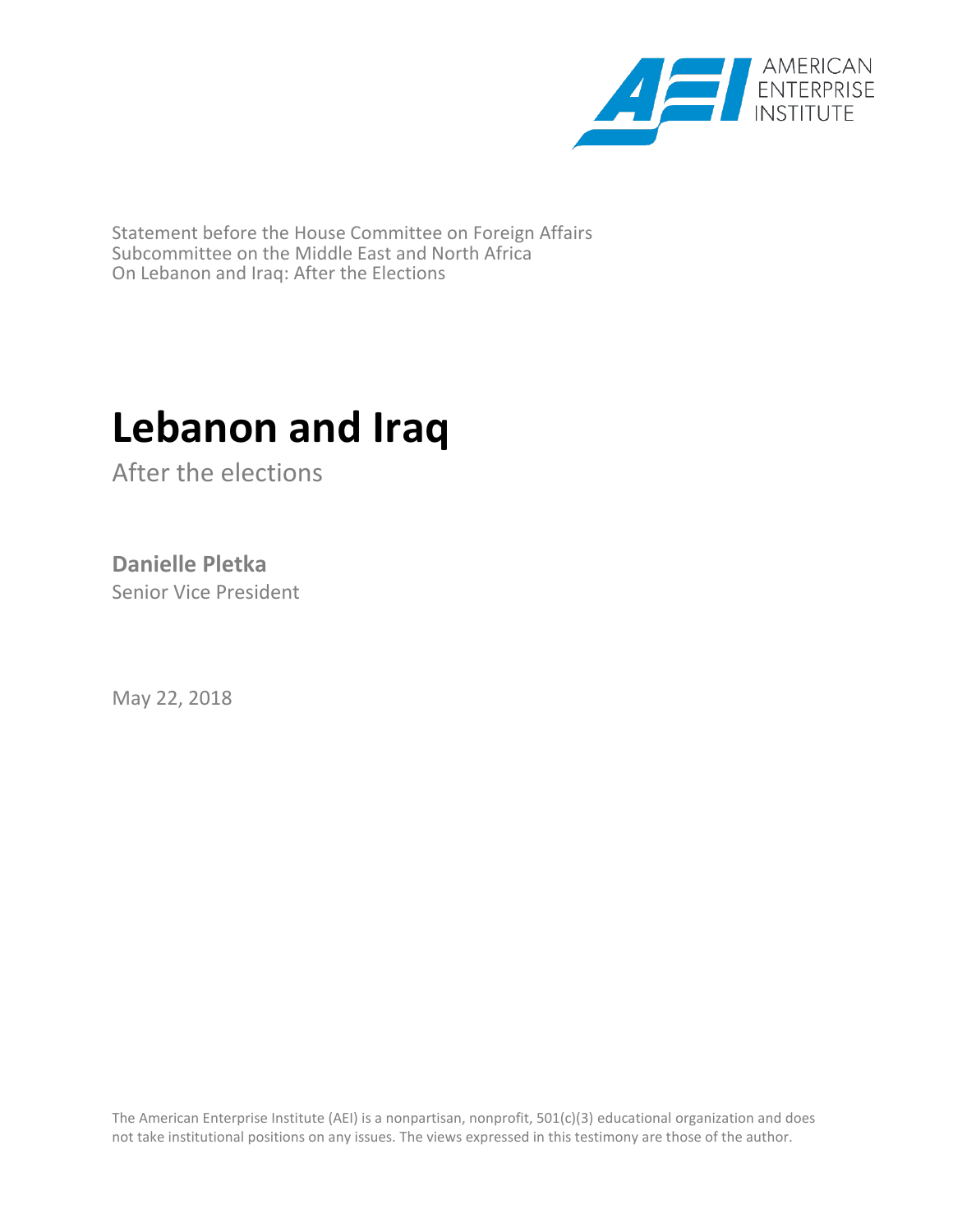## **Lebanon and Iraq: After the Elections**

l

Madam Chairman, Mr. Deutch, Members of the Committee, thank you for asking me join you here today.

A few months ago, I wrote an [oped](https://www.wsj.com/articles/iran-won-in-lebanon-what-about-iraq-1498518304) in the Wall Street Journal asking whether the United States intended to lose Iraq as we have lost Lebanon. The question feels all the more apropos today, in the wake of troubling elections in both those countries. And let's skip to the punch line: In both cases, the United States has, or once had a chance to challenge Iran at relatively low cost. But as we have already in Lebanon, and Iraq too, I fear, we will miss that chance because we are focused elsewhere, myopic about our potential influence, too willing to lie to ourselves about the status quo, and apparently indifferent to the march of the Islamic Republic of Iran across the greater Middle East.

Beginning with Lebanon, the results of recent elections are as depressing as they were predictable. Prime Minister Saad Hariri's party and allies lost 15 seats, a rout rooted in both Lebanon's own dysfunction, Hariri's lackluster performance and the bizarre interlude during which he was kidnapped to Saudi Arabia. The winners were two: one a protest vote for the Lebanese Forces (not to be confused with the Lebanese Armed Forces), which picked up seven seats, and the other Hezbollah, with its own party and allies picking up 14 seats.

This is the same Hezbollah that has amassed an arsenal that would be the envy of many countries. Israel estimates Hezbollah has more than 150,000 rockets in the south of Lebanon, built up in violation of UNSC Resolution 1701. Worse still, I understand that Hezbollah is changing its arms transfer modus operandi. Because it recognizes the difficulty of physical weapons transfers to its allies, it is transferring know-how – rocket and missile building, guidance systems and the like. If Hezbollah, or the Houthis, or Hamas, or any of Iran's many other proxies have the know-how to build more and more advanced weaponry, and the operational latitude to do so – as they do on Lebanese soil right now - what does the future hold?

The last elections confirm for us that the next government of Lebanon will be run by Hezbollah. And I fear many of the institutions of Lebanon will soon be as well. Which means they will be run by Tehran.

Here's Hezbollah leader Hassan Nasrallah on Iran and on the Lebanese Armed Forces:

- According to [CRS,](https://fas.org/sgp/crs/mideast/R44759.pdf) Nasrallah has characterized the LAF as a "partner" and a "pillar" in what Hezbollah has described as the "golden formula, which means the resistance, the Army, and the people."
- Hezbollah and the LAF coordinated along the Lebanon Syria border in a major battle last year: [Said](https://www.everycrsreport.com/files/20170920_R44759_b7dbe368d6db6bfa498d9db530fbae8b79c31a63.html) Nasrallah: "What the Lebanese Army did around Aarsal, on the outskirts of Aarsal, and along the contact line within the Lebanese territories was essential for scoring this victory."
- On Iran, Nasrallah this yea[r said](http://www.terrorism-info.org.il/en/iranian-website-published-speech-delivered-hezbollah-secretary-general-closed-forum-expressing-total-devotion-irans-supreme-leader-similar-statements-issued-previously-h/): "We believe in him [Khamenei] higher than the [Lebanese] constitution (some say that he says it is better to act within the framework of the constitution in so and so way). We consider this view *taklif*, legal obligation, and necessary."<sup>1</sup>
- In 2016, he [said,](/private/var/folders/_c/4tr6_1bs0kb8q0wjb115cqrc0000gq/T/com.microsoft.Outlook/Outlook%20Temp/) "Hezbollah's budget, salaries, money, food, drink, weapons, all of this comes from Iran… as long as there is money in Iran, we have money."

 $1$ This speech has been denied and publications regarding it in Iran scrubbed, but most analysts suggest the denial is more political, because of Lebanese elections, rather than because the speech was not given.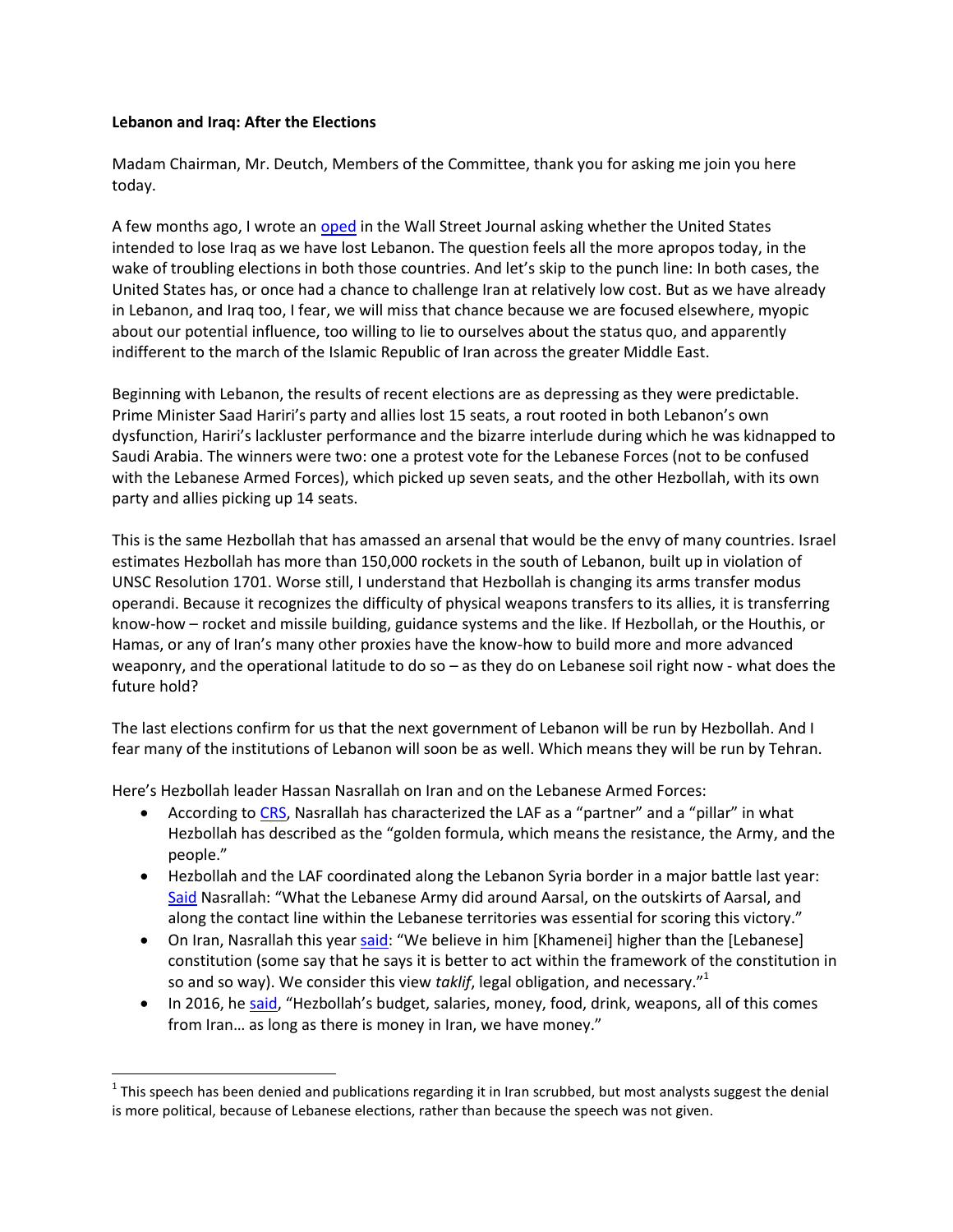Of course, Nasrallah is a known flunky. But here's what Lebanese President Michel Aoun has [said](https://www.jpost.com/Arab-Israeli-Conflict/Lebanese-president-No-Hezbollah-disarmament-while-Israel-violates-international-law-505744) of Hezbollah, a designated foreign terrorist organization:

- "Hezbollah has altered its political stance and has respected Lebanese sovereignty…Nasrallah has said as much in an address: Hezbollah has renounced its project to install an 'Islamic Republic' in Lebanon."
- "Hezbollah are not using their weapons in internal politics. They only ensure our resistance against the State of Israel, which continues to occupy part of our territory and which refuses to apply UN resolutions regarding the Palestinians' right to return."
- "As long as the Lebanese army lacks sufficient power to face Israel, we feel the need for (Hezbollah's) arsenal because it complements the army's role."
- "Iran is present and has its influence in the Middle East and it must be taken into account," he said. The president also stressed that Iran has "no ambitions in Lebanon."

The Lebanese military claims not to coordinate with Hezbollah, but there is evidence to the contrary. Last year, a Hezbollah military parade in Syria [included](https://www.washingtonpost.com/news/checkpoint/wp/2016/11/16/hezbollah-has-u-s-armored-personnel-carriers-but-how-did-they-get-them/?noredirect=on&utm_term=.195c0ac1274f) a U.S. M113 armored personnel carrier. Did it come from the Lebanese Armed Forces? Intelligence sources say yes. We also know that in southern Lebanon, the LAF have allowed Hezbollah to restock, shared intelligence with them, and have jointly manned checkpoints.

Given the weight of the evidence —and there is more, I am certain, available in a classified setting—is it not inappropriate to worry that the government of Lebanon is effectively itself becoming a proxy of Iran?

In light of that, consider US assistance programs to Lebanon:

- According to President Trump's FY2018 budget request to Congress, the Administration sought \$103 million in total aid to Lebanon, mostly in economic aid (\$213 million was obligated for Lebanon in FY2016).
- Foreign Military Financing (FMF) has been one of the primary sources of U.S. funding for the LAF, along with Counterterrorism Partnership (CTPF) funds. Both the House (H.R. 3362) and Senate (S. 1780) FY2018 State and Foreign Operations appropriations bills continue FMF funding for Lebanon.
- The Senate appropriations report (S.Rept. 115-152) recommends \$105 million in FMF to Lebanon.
- In August 2017, Embassy Beirut announced the delivery of eight M2A2 Bradley Fighting Vehicles and armored field artillery ammunition supply vehicles to the LAF, the first of a total shipment of 32 Bradleys to be delivered in the coming months. Ambassador Richard also stated that the following defense articles had been provided to the LAF in the past 12 months:
- 40 M198 howitzers,
- 50 armored Humvees,
- an Armed Cessna aircraft with Hellfire missiles,
- 55 mortar systems,
- 50 Mark-19 automatic grenade launchers,
- 1,100 machine guns, including 800 50 caliber machine guns,
- $\bullet$  4.000 M4 rifles.
- over 500,000 rounds of ammunition,
- 320 night vision devices and thermal sights, and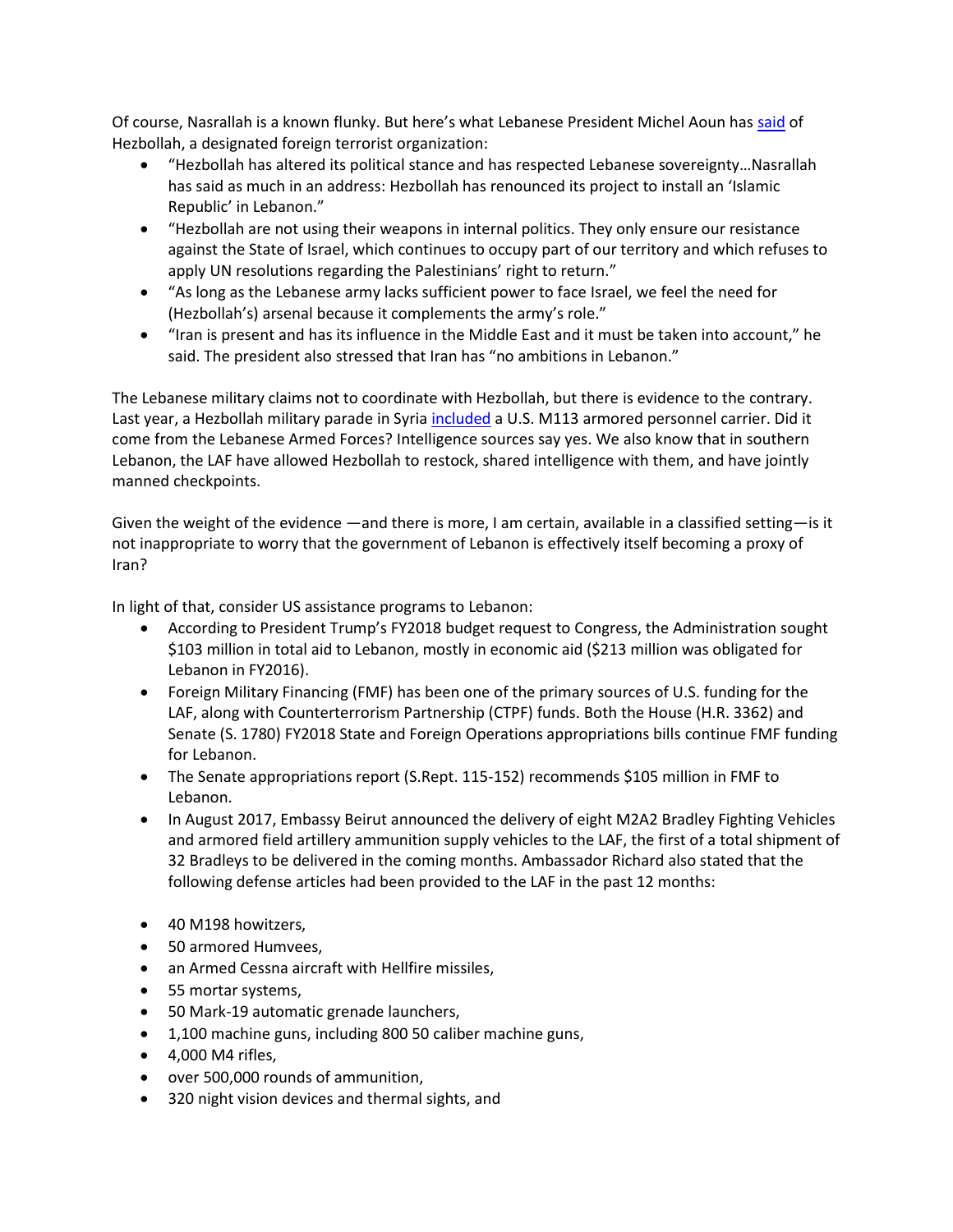• 360 secure communication radios.

Defenders of the U.S. posture in Lebanon, including some in the White House, State Department and Pentagon, suggest the LAF are an effective fighting force against ISIS. CENTCOM commander Joseph Votel [insists](http://www.centcom.mil/ABOUT-US/POSTURE-STATEMENT/) that "the Lebanese people are realizing more and more that the LAF, their country's most trusted and respected institution, is increasingly capable of protecting them from external threats."

But if fighting ISIS is our sole standard, why not arm and support Hezbollah? They too are an effective fighting force vs ISIS. Why stop there? Why not Iran too?

This is the challenge we face. The enemy of our enemy is not always our friend. And the same is true in Iraq.

In part assisted by an alliance with the Iraqi military and so-called Popular Mobilization Forces (PMF, *Hashd al Shabi*), we were able to secure a victory against ISIS in Iraq. But this pact with Iranian Islamic Revolutionary Guard Forces-supported Iraqi units will mean the United States and the Government of Iraq pay a heavy price too. Look no further than the results of the recent Iraqi elections, in which U.S. ally Haidar al Abadi came in third place, trailing the leader of the PMF, Hadi al Ameri (and his Fatah party), and ex-Shia-Islamist firebrand Muqtada al Sadr.

Unlike in Lebanon, we are far from knowing the likely outcome of the elections in Iraq. Turnout was low, and the parties are incredibly close in seats. Haggling will take months, and none of this should yet be seen as a slam dunk for Tehran.

But there is an underlying point here, that is the lesson unlearned by the United States in Lebanon and apparently still unlearned in Iraq today. The Islamic Republic of Iran has a foreign policy model: they do not seek to dominate, they seek to influence, and if necessary, destabilize. They do so through their proxies – Hezbollah, Hamas, Palestinian Islamic Jihad, the Houthis in Yemen, and increasingly, through the Hashd al Shabi in Iraq. These are Iranian expeditionary forces, nominally loyal to their own countries, but answering to a command in Tehran.

Iran is no Soviet Union; its economy is weak, its hold over its own people tenuous. But victory after victory in the Middle East should suggest to us that Iran has a winning formula, one that could be countered with a serious U.S. strategy of engagement, a theory of our own victory – and one that would not contemplate an every-decade return for war in the Middle East. We must shore up the Iraqi government as we failed to shore up the Lebanese against Iran. We must do so without wavering in our commitments, and by offering choices: us or them. Us must mean genuine political and economic engagement and leadership, far cheaper than war. It must start with aiding the battle against corruption, which erodes confidence in democracy and markets in both Beirut and Baghdad (as well as every other Arab capital). It must continue with a commitment to institutions of governance.

You may well ask, isn't that what we have done with the LAF in Lebanon, and my answer is no. We have looked away as the country has been sucked into the Iranian vortex and failed to bolster those who naturally despise Iran and its terrorist proxies. We have allowed weak leaders to take our money and our weapons while serving a foreign master – perhaps not always directly, but certainly indirectly. We have never put it to the LAF that they must stand against Iran and Hezbollah, not simply rhetorically, but actually. We have never laid the burden on them to prove they are not working with a designated terrorist organization.